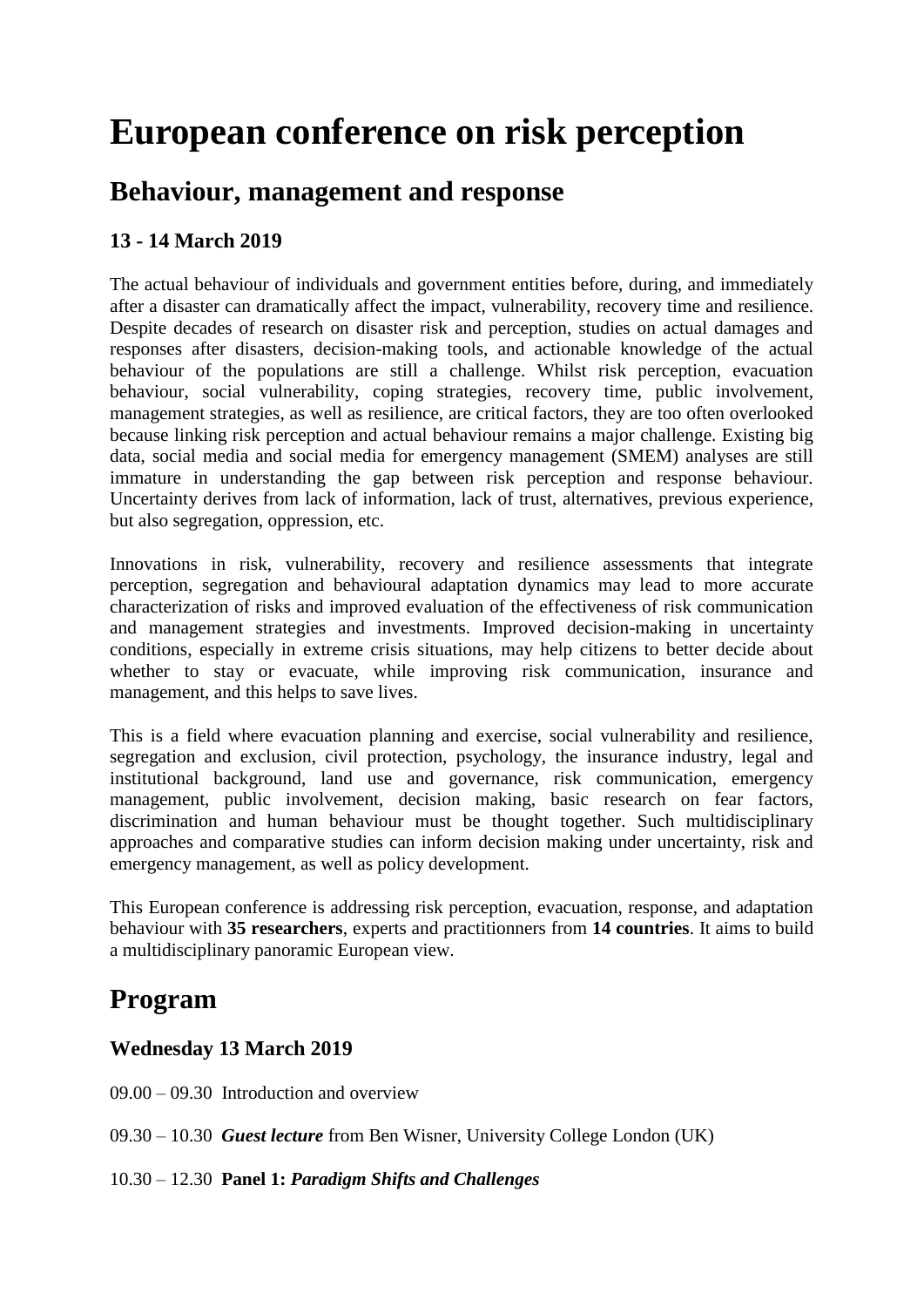- *The Role of Knowledge in Disaster Risk Management: Lessons Learned about Lessons Learned* - **Juergen Weichselgartner**, Crisis Management, Emergency Planning and Civil Protection (Germany)
- *Nature-based Solutions and the role of perception in assessing and reducing risk to natural hazards* - **Carl C. Anderson, Fabrice G. Renaud**, University of Glasgow  $(UK)$
- *Mainstreaming climate risk information in adaptation planning* **Jaroslav Mysiak, Silvia Torresan, Francesco Bosello, Malcolm Mistry, Mattia Amadio, Sepehr Marzi,Elisa Furlan and Anna Sperotto**, Università Ca' Foscari, Venezia Porto Marghera (Italy)
- *Facing Europe's climate future – EU governance and climate risks at a crossroads* **Markus Leitner, Therese Stickler**, Environment Agency Umweltbundesamt (Austria)
- *Coastal risk adaptation: governance and social perception challenges* **Elisabet Roca, Inga Sauer, Míriam Villares**, Universitat Politècnica de Catalunya (Spain)
- 12.30 14.00 Break

# 14.00 – 16.00 **Panel 2:** *Risk Perception, Preparedness, Warning and Evacuation*

- *"What do we need to know before we act?" Analysis of risk perception, risk awareness & individual risk preparedness to support risk management* - **Lydia Pedoth, Stefan Schneiderbauer**, Eurac Research, Bolzano (Italy)
- *Macro-perspective in risk perception and adaptation behaviour* **Piotr Matczak, Piotr Jabkowski, Piotr Cichocki**, Institute of Sociology, Mickiewicz University, Poznan (Poland)
- *Factors influencing the (flood)risk perception in Hungary* **Zoltan Ferencz, Anna Vari**, Research Centre for Social Sciences at Hungarian Academy of Sciences, Institute of Sociology, Budapest (Hungary)
- *Linking local predictors of risk perception and evacuation behavior in Paris, France* **Samuel Rufat**, Institut Universitaire de France (France)

16.00 – 16.30 Break

### 16.30 – 18.00 **Panel 3:** *Risk Perception, Insurance and Housing*

- *Flood resilience of private properties: addressing homeowners in existing built-up areas* - **Thomas Hartmann**, Willemijn Doorn-Hoekveld, Marleen van Rijswick, Tejo Spit, Wageningen University & Research (Netherlands)
- *Mapping risk perception – different views, different risks?* **Stefan Kienberger**, University of Salzburg, Z\_GIS (Austria)
- *Estimating the impacts of French flood risk prevention regulation on property values located in flood prone areas: the case of the region around Paris* - **Edwige Dubos-Paillard, Emmanuelle Lavaine, Katrin Millock**, Université Paris 1 Panthéon-Sorbonne, Université de Montpellier & Paris School of Economics (France)
- *Risk culture, insurance and evacuation during the recent floods of the Seine* **Frédéric Gache**, Grand Lacs de Seine (France)

18.00 – 18.30 **Open discussion**: cross-cutting insights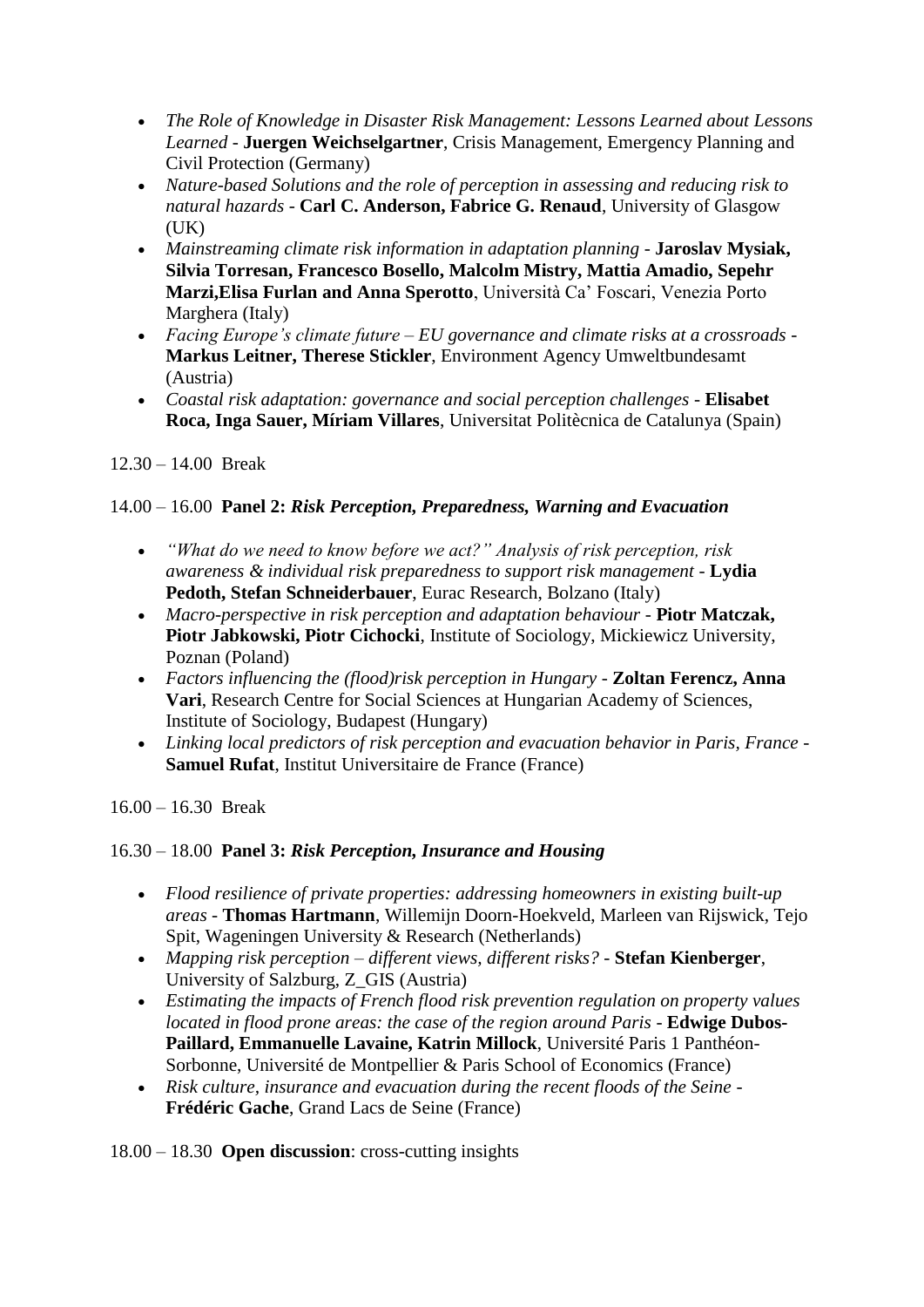# **Thursday 14 March 2019**

## 09.00 – 10.45 **Panel 4:** *Risk Management, Neglected Groups and Social Vulnerability*

- *Demographic change and hydro-metrological hazards: flood risk management in Alpine areas facing population decline and demographic ageing* - **Thomas Thaler**, University of Natural Resources and Life Sciences (Austria)
- *Perception, uncertainty and risk: Decision-making and behavioral formation among farmers in Côte d'Ivoire in a context of increased climate variability* - **Maria del Mar Moure Pena, Matthias Garschagen**, Institute for Environment and Human Security, United Nations University (Germany)
- *Social vulnerability of mobile groups. Neglected groups in spatial vulnerability assessments such as commuters, pedestrians, visitors of events* - **Alexander Fekete**, TH Köln - University of Applied Sciences Cologne (Germany)
- *Social cohesion as a basic ingredient in public behaviour before, during and after disaster* - **Timothy Prior**, Center for Security Studies, ETH Zurich (Switzerland)
- *Making Cologne more resilient against urban flash floods – learning from river flood risk management* - **Marc Daniel Heintz**, Municipal Drainage Operations Cologne (Germany)

10.45 – 11.00 Break

## 11.00 – 12.45 **Panel 5:** *Risk Management and Institutions: Decision Making*

- *Influencing public and professional decision making: impactful flood warnings* **Simon McCarthy**, Flood Hazard Research Centre, Middlesex University London, **Neil Blazey, Jacobs London**, Jacqui Cotton, Environment Agency, **Paul Cobbing**, National Flood Forum (UK)
- *Institutional vulnerability to natural hazards in the European Alps* **Sven Fuchs**, University of Natural Resources and Life Sciences (Austria)
- Warning of "the population" from the perspective of civil protection Nathalie **Schopp**, Federal Office of Civil Protection and Disaster Assistance (BBK) (Germany)
- *Social vulnerability of the decision-makers? A "gapminder" on assumptions who turns up to manage or help in a disaster* - **Alexander Fekete**, TH Köln - University of Applied Sciences Cologne (Germany)
- *Flood risk management plans in Czechia: it's business, as usual* **Monika Stehlíková, Pavel Raška, Lenka Slavíková, Martin Dolejš**, J. E. Purkyně University in Ústí and Label (Czechia)

12.45 – 14.00 Break

### 14.00 – 15.45 **Panel 6:** *Risk Communication, Risk Culture and Public Involvement*

 *LittoSIM: A simulation-game for enhancing stakeholder's risk culture of marine submersion* - **Brice Anselme, Nicolas Becu**, Sorbonne University, Paris, **Marion Amalric**, Université de Tours, **Élise Beck**, Université Grenoble-Alpes, **Frédéric Rousseaux**, Université La Rochelle (France)